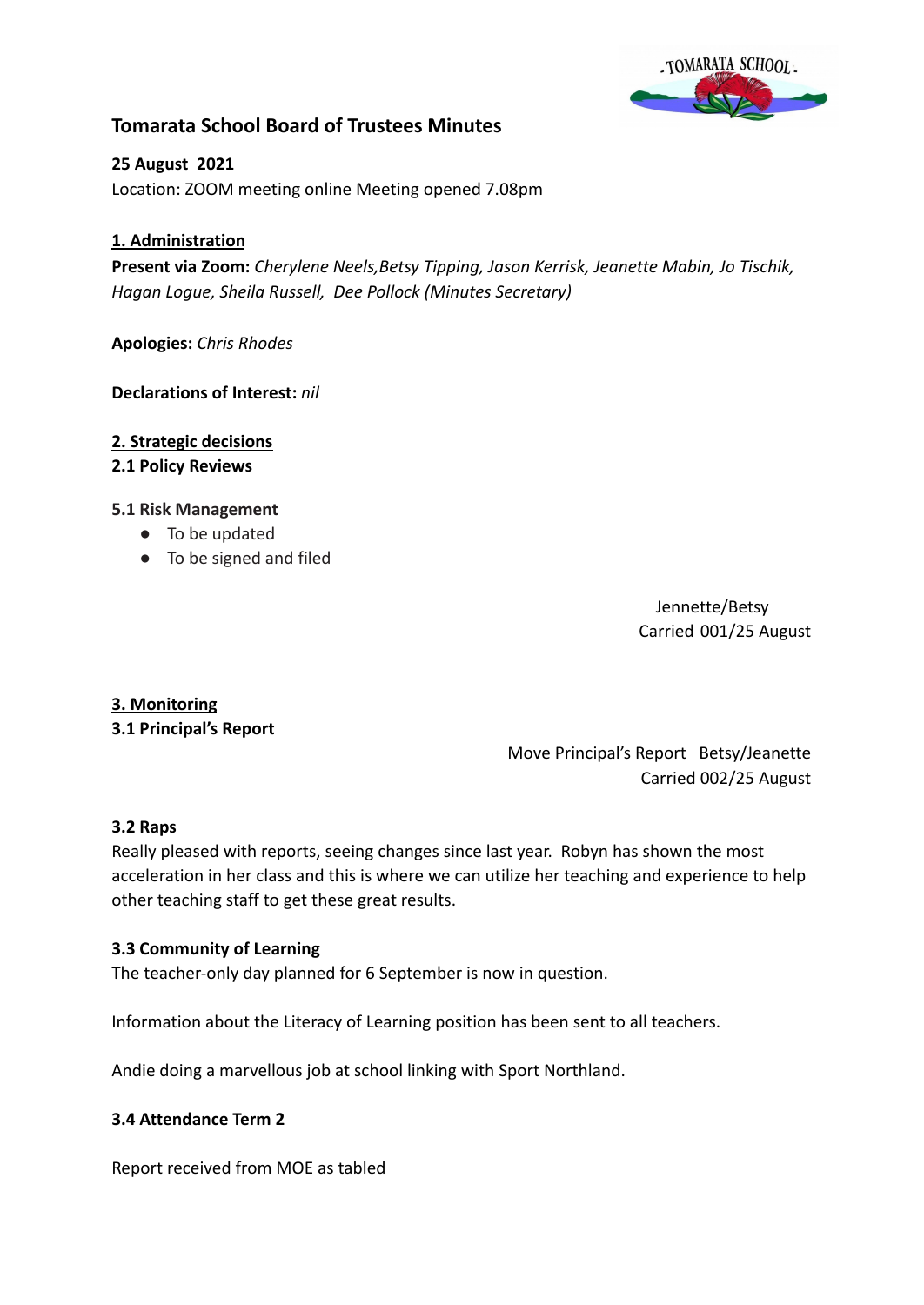## **3.5 Finance - July**

Cherylene and Vicki attended the Finance course with Leading Edge, which proved invaluable as part of this was reviewing the budget - reducing the amount from \$107K down to \$80K.

Other information on the course were tools that we could implement for productivity and efficiencies:

HUBDOC - no cost to the school and not needing any paperwork as this is all electronic and approved by auditors with easier tracking and electronic signing.

TOOLKIT - There is a charge of \$150 per annum which tracks banked staffing and uploads SUE reports. It also acts as a reminder for teacher registrations, and police vetting.

## **Budget Meeting**

Rescheduled Rebecca for the 2022 Budget Meeting

### **Term Investments**

Kerry to make decisions on these to get the best results. Re-invest notification was on the 8 August and 8 September.

Action: Cherylene to check on these with Kerry

Cherylene/Hagan Carried 003/25 August

# **3.6 Property Report - June**

**Nil**

Sewage pipe cap lid to be put on; this should be fixed and not easily removed. Action: Cherylene has got one from her husband. To be put on after lockdown

## **4. Strategic Discussions**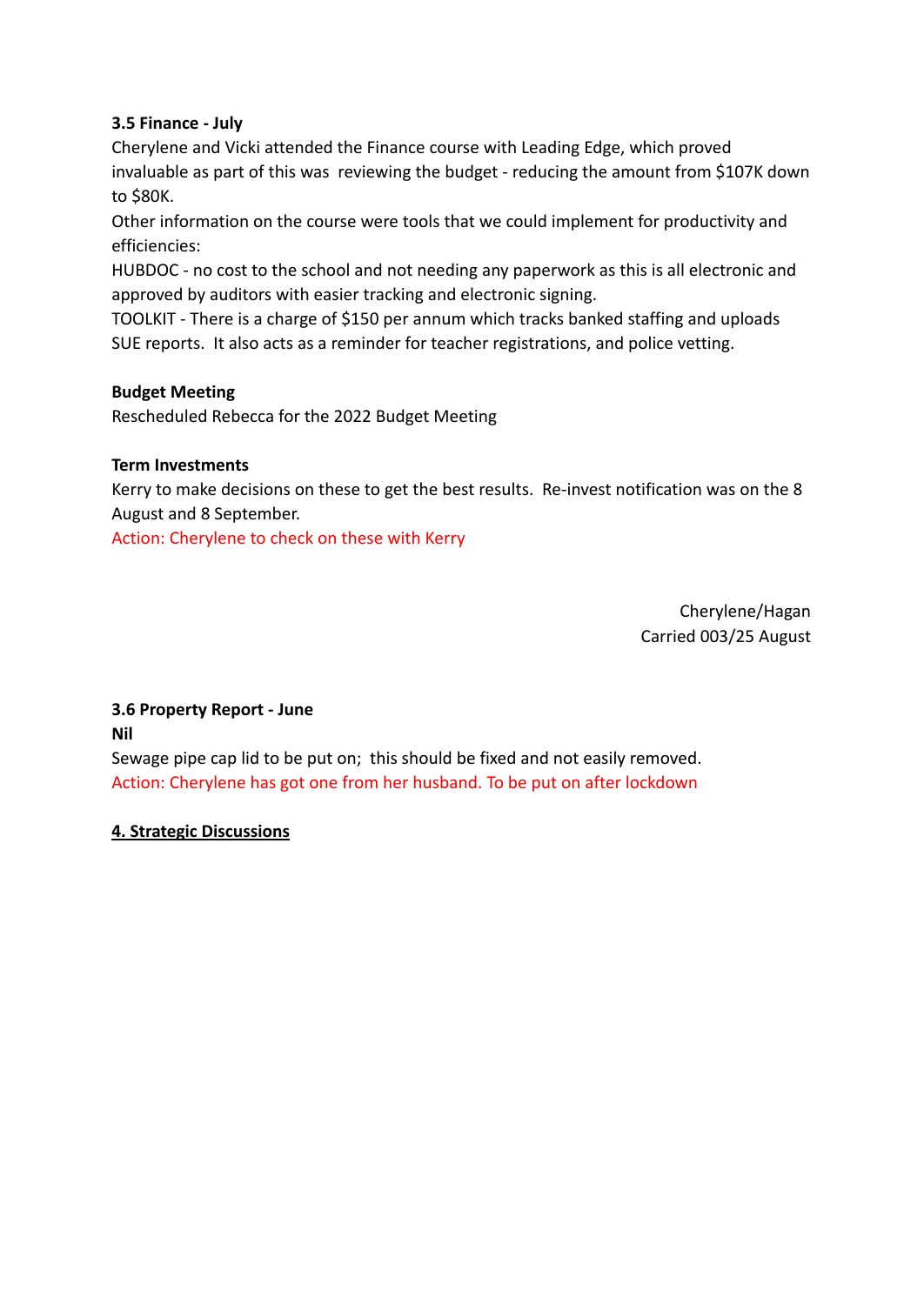## **4.1 Poll - Phone System**

ſ

| The Tomarata Board of Trustees agrees to                                                                                                                                                                                                                                                                                             |
|--------------------------------------------------------------------------------------------------------------------------------------------------------------------------------------------------------------------------------------------------------------------------------------------------------------------------------------|
| Matakana IT installing VOIP phones as the PA                                                                                                                                                                                                                                                                                         |
| system                                                                                                                                                                                                                                                                                                                               |
| The Tomarata Board of Trustees agrees to Matakana IT installing VOIP phones as the PA system for the school<br>in the interests of Health and Safety.                                                                                                                                                                                |
| The the phones can all be used simultaneously which we can't do at the moment; they will no longer not work if it<br>rains hard; they act as a PA system to all classes; and it will pay for itself inside 12 months due to the phone bill<br>being reduced. The biggest thing is that it only costs \$1,233.95 compared to \$25,000 |
|                                                                                                                                                                                                                                                                                                                                      |
| The Tomarata Board of Trustees agrees to Matakana IT installing VOIP phones as the PA system for<br>the school in the interests of Health and Safety.                                                                                                                                                                                |
| Yes                                                                                                                                                                                                                                                                                                                                  |
| No                                                                                                                                                                                                                                                                                                                                   |
|                                                                                                                                                                                                                                                                                                                                      |
| Please type your full name:                                                                                                                                                                                                                                                                                                          |
| Short answer text                                                                                                                                                                                                                                                                                                                    |
| Please type your full name:                                                                                                                                                                                                                                                                                                          |
| 8 responses                                                                                                                                                                                                                                                                                                                          |
| <b>Cherylene Neels</b>                                                                                                                                                                                                                                                                                                               |
| Sheila Russell                                                                                                                                                                                                                                                                                                                       |
| <b>Betsy Tipping</b>                                                                                                                                                                                                                                                                                                                 |
| Joanne Tischik                                                                                                                                                                                                                                                                                                                       |
| Jeanette Mabin                                                                                                                                                                                                                                                                                                                       |
| <b>Hagan Logue</b>                                                                                                                                                                                                                                                                                                                   |
| Jason Kerrisk                                                                                                                                                                                                                                                                                                                        |
| <b>Chris Rhodes</b>                                                                                                                                                                                                                                                                                                                  |

## **4.2 Poll - Funding Year 7 & 8 Camp**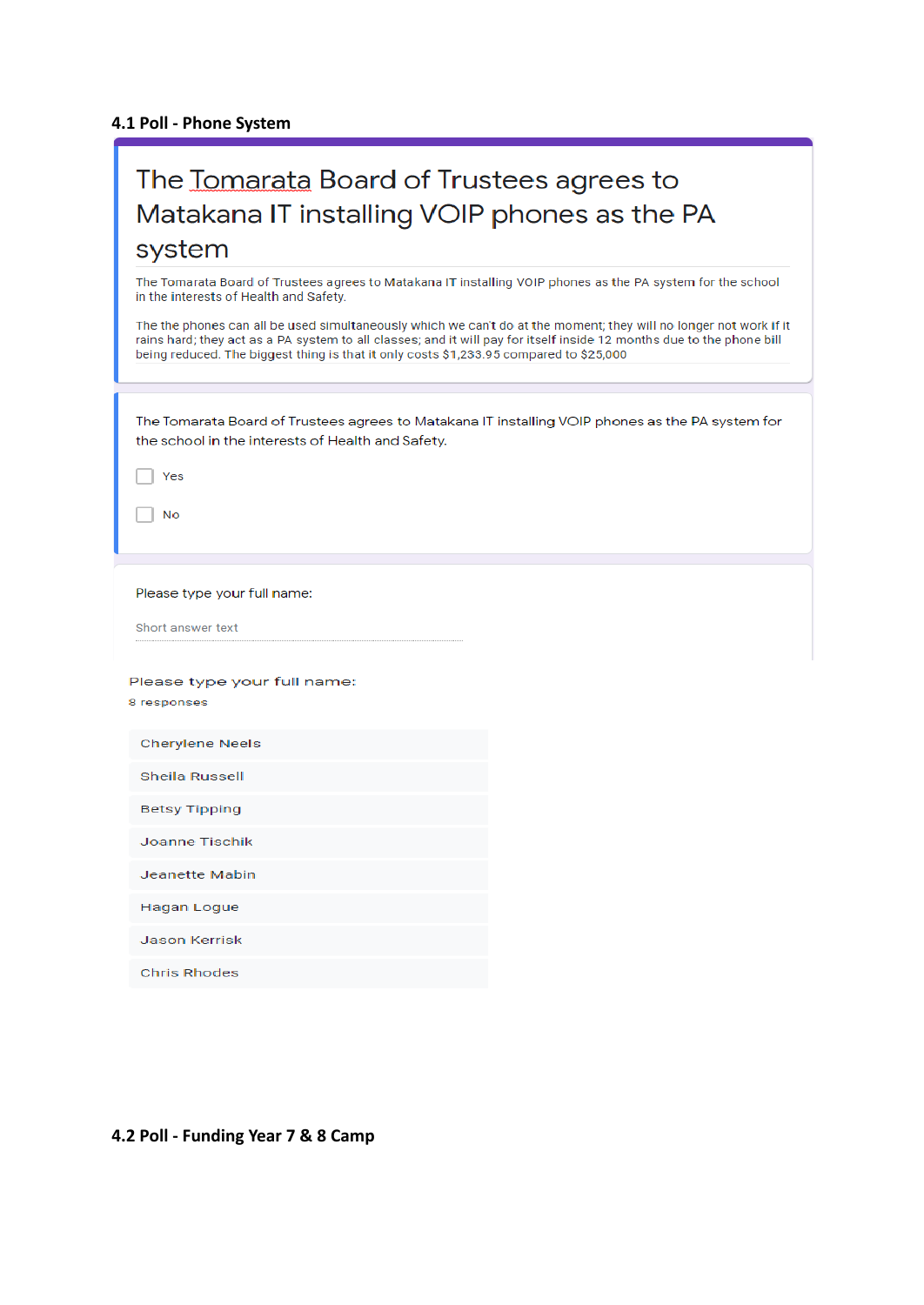The board of trustees agrees to pass a resolution to apply for a grant of \$4000 from Pub Charity Limited to go towards funding the year 7 & 8 camp.

Form description



The board of trustees agrees to pass a resolution to apply for a grant of \$4000 from Pub Charity Limited to go towards funding the year 7 & 8 camp.

7 responses